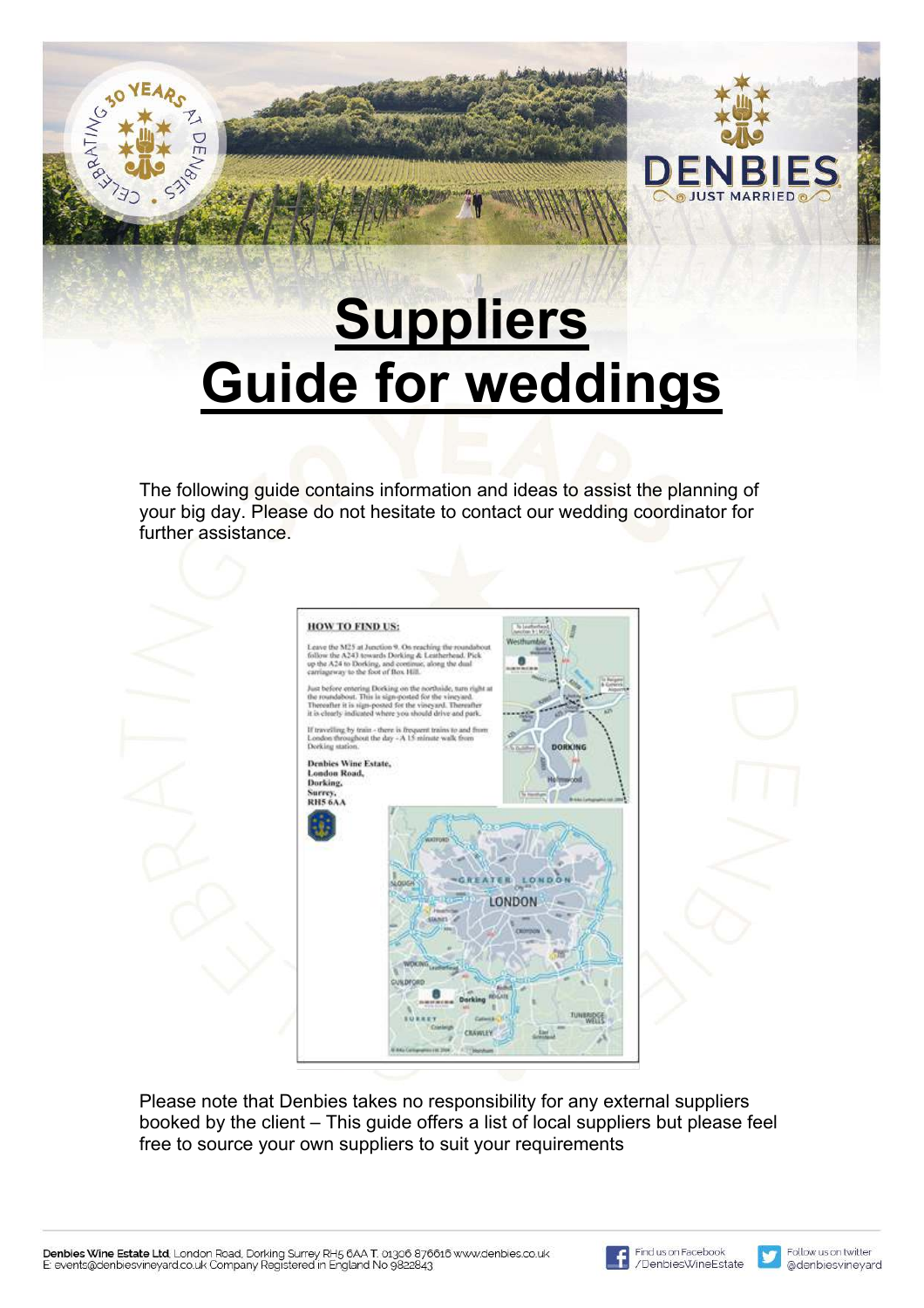



Denbies Vineyard Hotel London Road Dorking, Surrey RH5 6AA 01306 876777 hotel@denbiesvineyard.co.uk

[Please contact the team directly for pricing.](hotel@denbiesvineyard.co.uk)  Subject to availability.

> Burford Bridge Hotel At The Foot Of Box Hill, Box Hill, Dorking, Surrey, RH5 6BX Tel: 0845 45 66 399

White Horse Hotel High St, Dorking, RH4 1BE Tel: 01306 881138 (Discounts offered to Denbies Guests) <www.whitehorsedorking.com>

The Talbot Ripley High Street, Ripley, Woking, GU23 6BB Tel: 01483 225188 <www.thetalbot.com>

> Travelodge Hotels Ltd A25, Reigate Rd, Dorking, RH4 1QB Tel: 0871 9848484



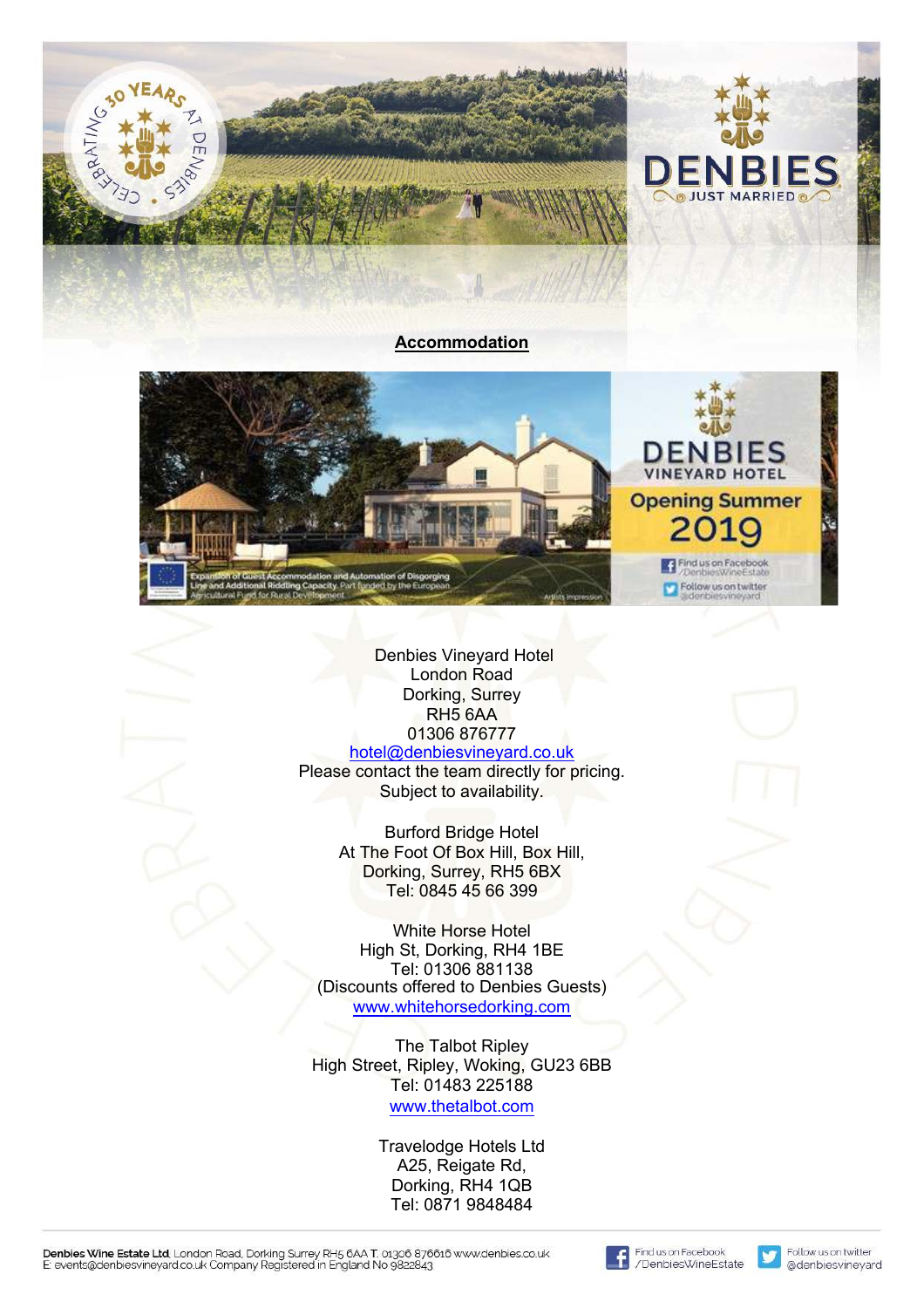



#### **VENUE DECORATORS (Drapes & lighting suppliers) PLEASE NOTE THAT THESE ARE THE ONLY 2 SUPPLIERS PERMITTED TO ACCESS THE CEILING OF BOTH THE GARDEN ROOM & CONSERVATORY**

**Lighting with Intent** Olivia Burt Email: olivia@lighting-with-intent.com

#### **Reveries Events**

Web: www.reveriesevents.co.uk Tel: 07719 140870 Email: info@reveriesevents.co.uk

#### **Chair covers and Decorations**

**\*\***

#### **Distinctive Elegance**

Email: colleen@distinctiveelegance.co.uk Web: www.distinctiveelegance.co.uk Tel: 01483 839993

#### **Strobe Events**

Email: sarah@strobeevents.co.uk Web: www.strobeevents.co.uk Tel: 01403 839017

#### **Flowers and Table Decorations**

**\*\***

#### **Flowers by Elaine**

Web: www.flowersbyelaine.co.uk Tel: 01306 883511 Email: fbe@btconnect.com

# **Cathys Flowers Florist** Web: https://cathysflowers.co.uk/

Tel: 07812117548 Email: cathy\_frances\_mills@hotmail.co.uk

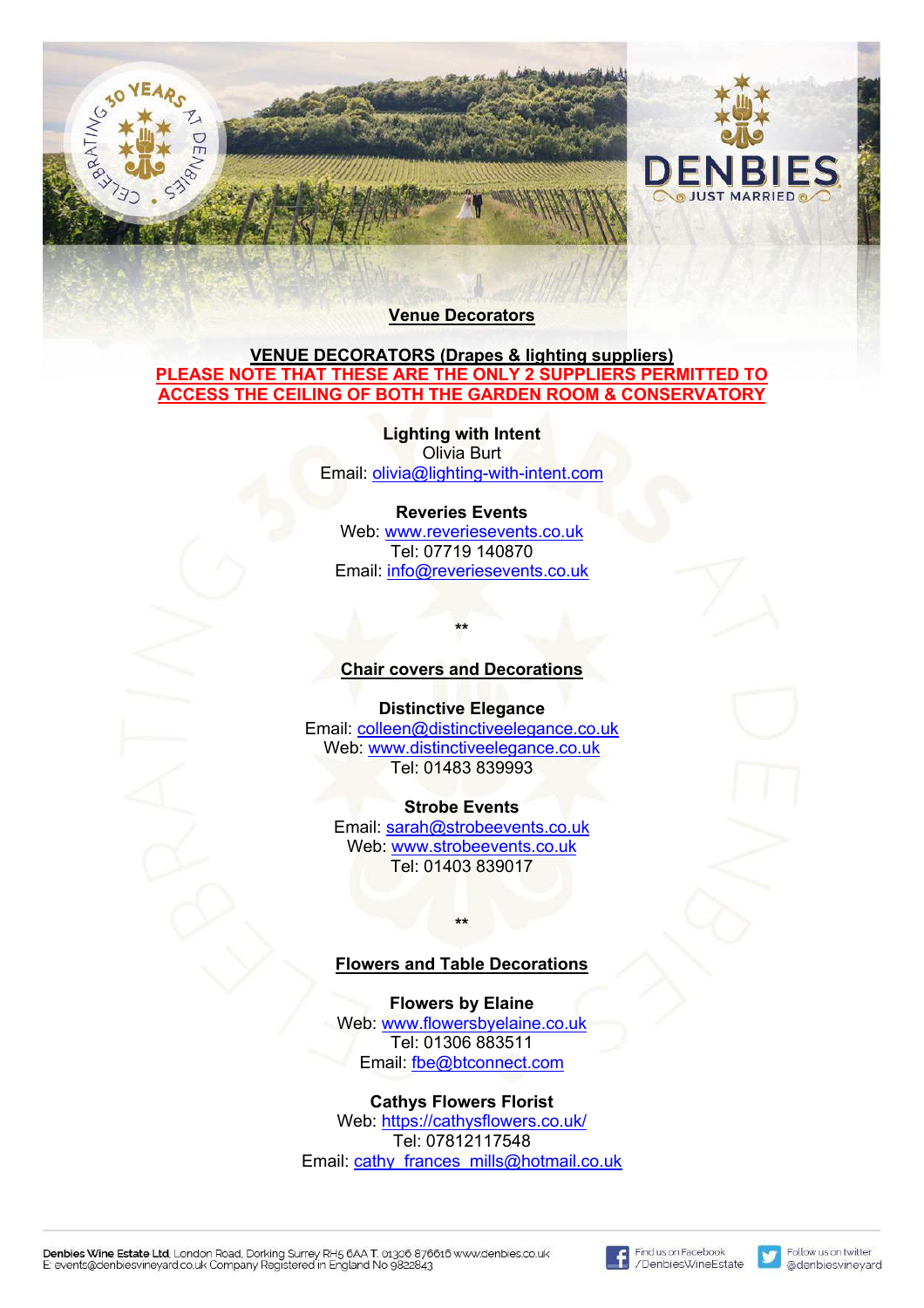



## **Entertainment**

# **David Dodd Boogie Night's Discos**

Web: http://boogienights.me/wordpress/ Tel: 07950 336089 Email: david@boogienights.me

#### **Sway with Buble**

Email: swaywithbuble@live.com Tel: 07961 404 095

#### **The Events Initiative**

Email: enquiries@theeventsinitiative.com Tel: 07746818367 or 07913005696

#### **Emily White**

Singer-songwriter Web: www.emilywhite.co.uk Email: emilyjwmusic@gmail.com

#### **Victoria Wilson Pianist**

Web: www.victoria-wilson.co.uk Tel: 07930 936020 Email: contact@victoria-wilson.co.uk

#### **Strobe Events**

Email: sarah@strobeevents.co.uk Web: www.strobeevents.co.uk Tel: 01403 839017

#### **Photographers**

**\*\***

**Emma Russell Photography** Web: www.emmarussellphotography.co.uk Tel: 01372 750564 Email: emmarussellphotography@yahoo.co.uk

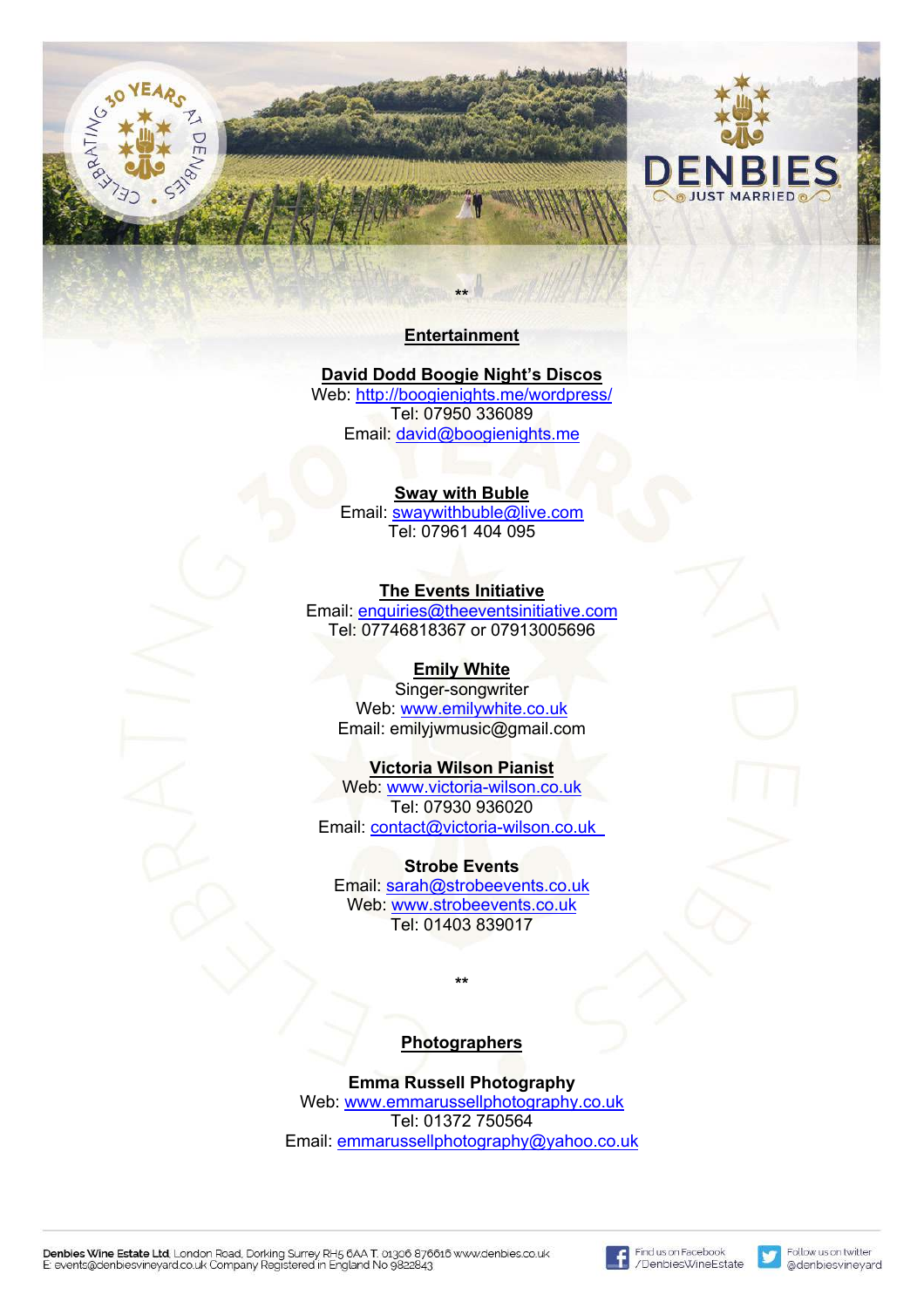



**Jamie Dunn Photography** Web: www.jamiedunnphotography.com Tel: 07500862270 Email: info@jamiedunnphotography.com

> **Matt Harris** Web: www.mjhpictures.com Tel: 07887 648 775

**FitzGerald Photographic** Web: www.fitzgeraldphotographic.co.uk Tel: 07843 648125 Email: clare@fitzgeraldphotographic.co.uk

**Defining Moments** Web: www.definingmoments.co.uk Tel: 07884 092111 Email: caan@definingmoments.co.uk

**Anthony Gould Davies** Fabulous Wedding Photography 0800 612 3310 07836 781428 www.fabulousweddingphotography.com

**Amanda Karen Photography** Tel: 07491 664451 Web: www.amandakarenphotography.co.uk

#### **Photobooth**

**\*\***

**Animation Events** (Photo Booth) Email: darren@animationevents.co.uk

**Strobe Events** Email: sarah@strobeevents.co.uk Web: www.strobeevents.co.uk Tel: 01403 839017

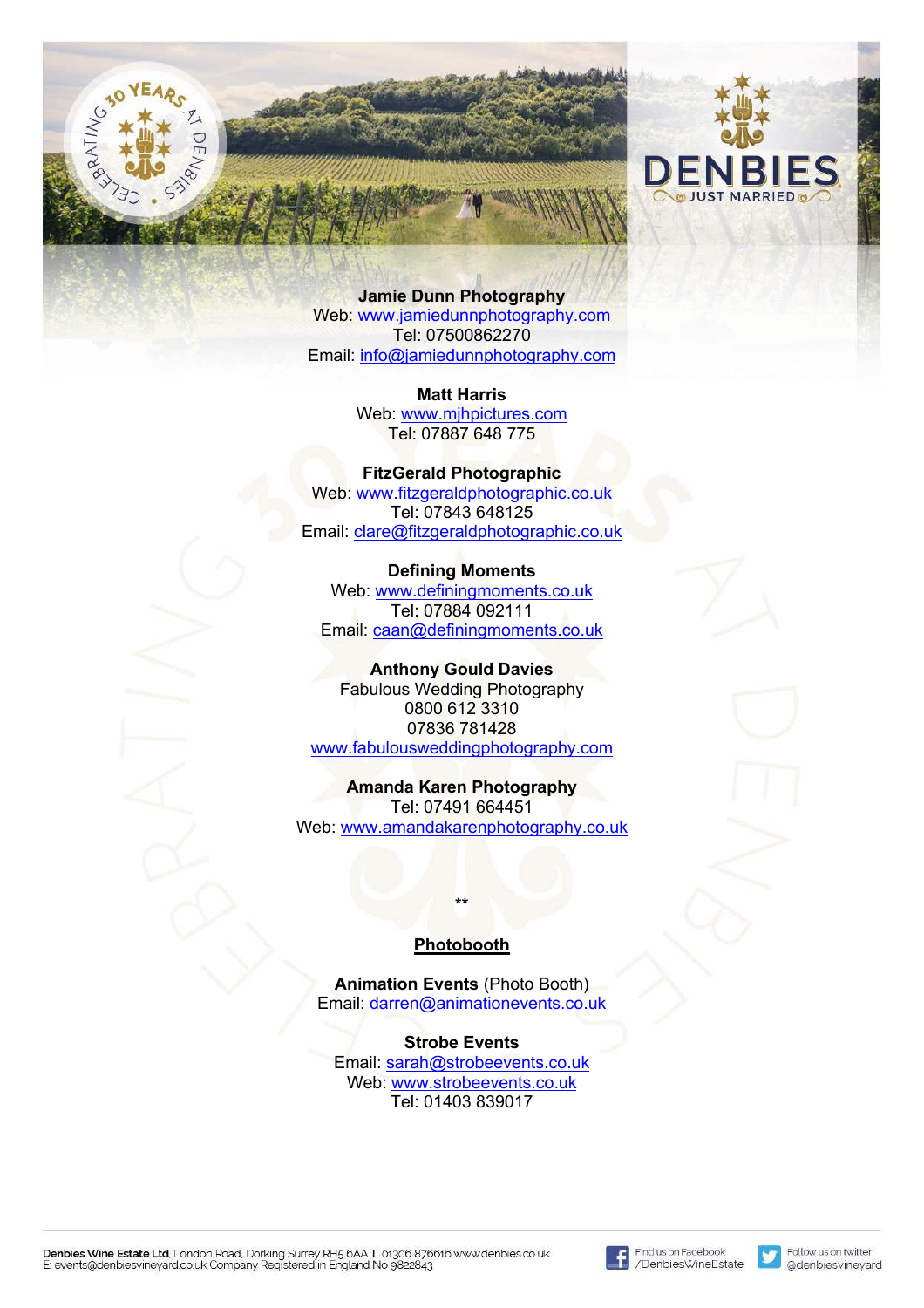

# **Bridal Wear and Stationary**

**Brides Visited** Web: www.bridesvisited.co.uk Tel: 01372 272300 Email: bridesvisited@talk21.com

> **Bride by Aster** Hannah MacLennan 01306 880 567 www.bridebyaster.com

**Sarah Duley** Bespoke Wedding Stationery Web: www.theorganisedbride.com

> **Tigerlily** Email:info@tigerlilyuk.com Tel: 01306 731343 Web: www.tigerlilyuk.com

#### **Balloons**

\*\*

**Balloons by Sophie** Tel: 07584433280 Email: sophie@swlballoons.co.uk

**Cars**

\*\*

#### **Classic Car Hire**

Web: https://ultimate-classic-car-hire.com Tel: 02083988304 Email: info@classic-hire.com

> **Emily's Elegant Cars** Tel: 07500 879580 Email: Baverstock01@aol.com

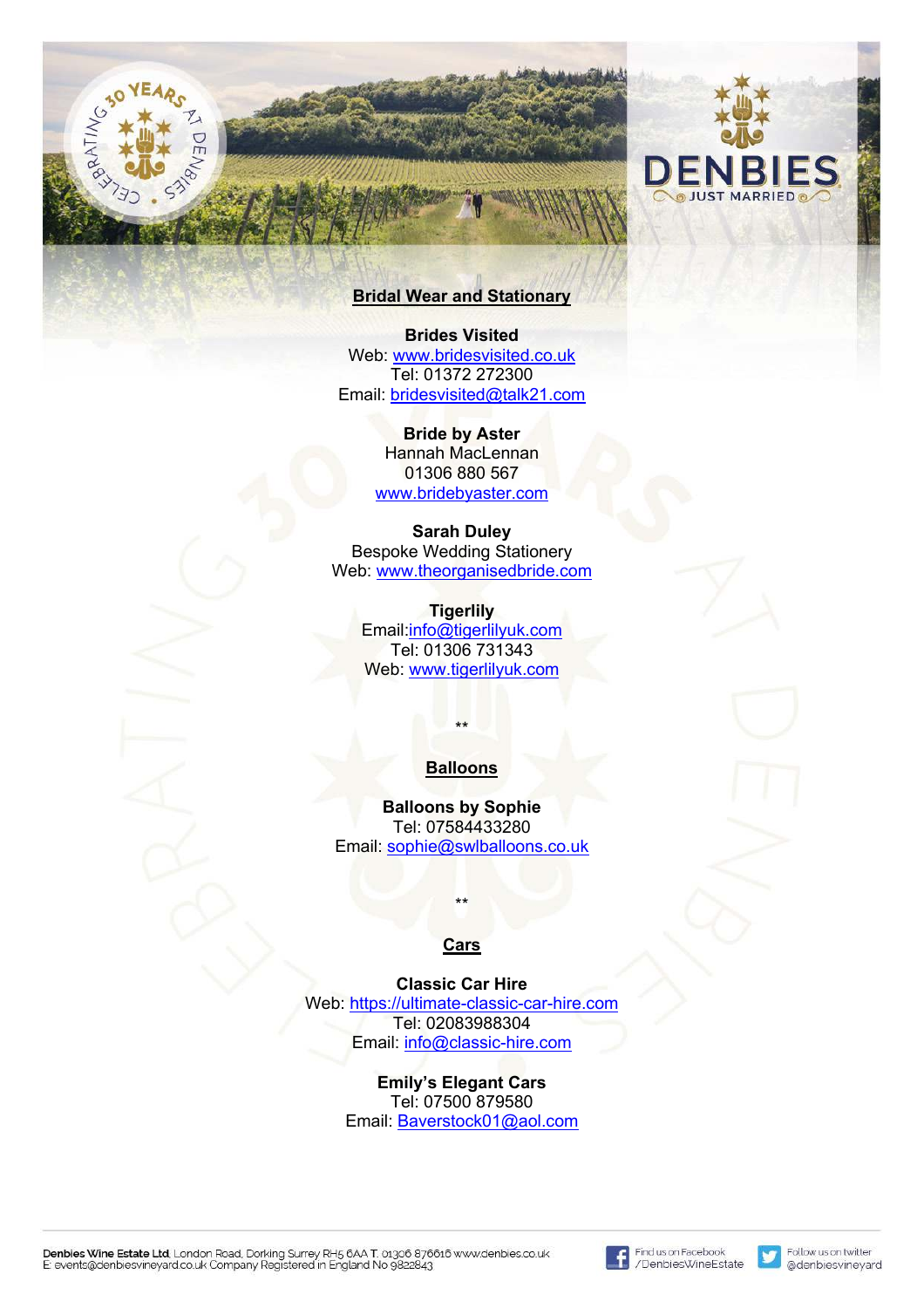



**Webbs of Weybridge** Tel: 07595711603 / 07813964545 Email: info@webbsofweybridge.co.uk

#### **Bridal Hair and Make up**

**Olivia Mills** Web: www.oliviamillsmakeup.co.uk Tel: 07535415137 Email: oliviamillsmua@icloud.com

#### **Amber Walker**

Tel: 07833323839 Email: Amberfiedmakeup@outlook.com

#### **Fireworks**

**\*\***

**Platinum fireworks** Web: www.platinumfireworks.co.uk Tel: 07765 881000 Email: displays@platinumfireworks.co.uk

**Frontier Fireworks Limited** Web: www.frontierfireworks.co.uk Tel: 01323 488866 Email: info@frontierfireworks.co.uk

#### **Pyromania Displays Ltd**

Web: www.pyromaniadisplays.co.uk Tel: 0800 135 7696 Email: james@pyromaniadisplays.co.uk

#### **Cakes**

**\*\***

**Stable Cottage Cakes - Lucy Howard** Tel: 07948 070024 Email: stablecottagecakes@gmail.com

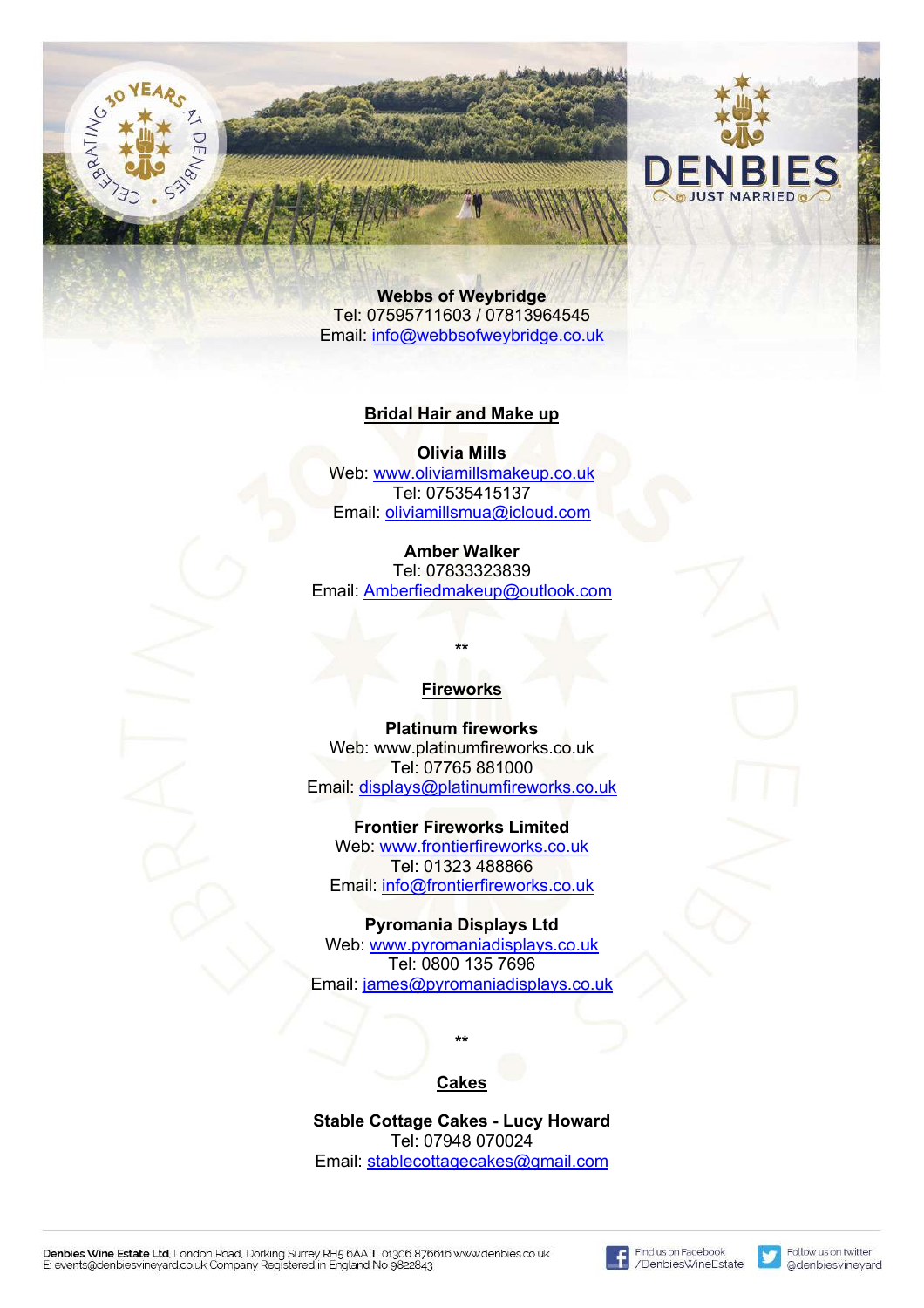



**Ella Rose Cakes** Web: www.ellarosecakes.com Email: info@ellarosecakes.com

**Ever After Cakes (Lizzie and Vicky)** Tel: Email: lizzie@everaftercakes.co.uk Website: www.everaftercakes.co.uk

#### **Toast Master**

**\*\***

**Michael Myers** Tel: 07970 578067 Email: Michael@acetoastmaster.com

**Mark Lanahan –** Compere/Host & Opera Singer Web: www.marklanahan.com Tel: 07930812531 Email: marklanahan@sky.com

**\*\***

#### **Something Alternative**

**Poetic Justice Online** Personalised Poems - speech, wedding gifts Tel:07754 927011 Email: jenny@poeticjusticeonline.co.uk Web: www.poeticjusticeonline.co.uk

**First dance Tuition - Clare and Jonny** Web: http://www.first-dance.org/ Tel: 07979352902

**\*\***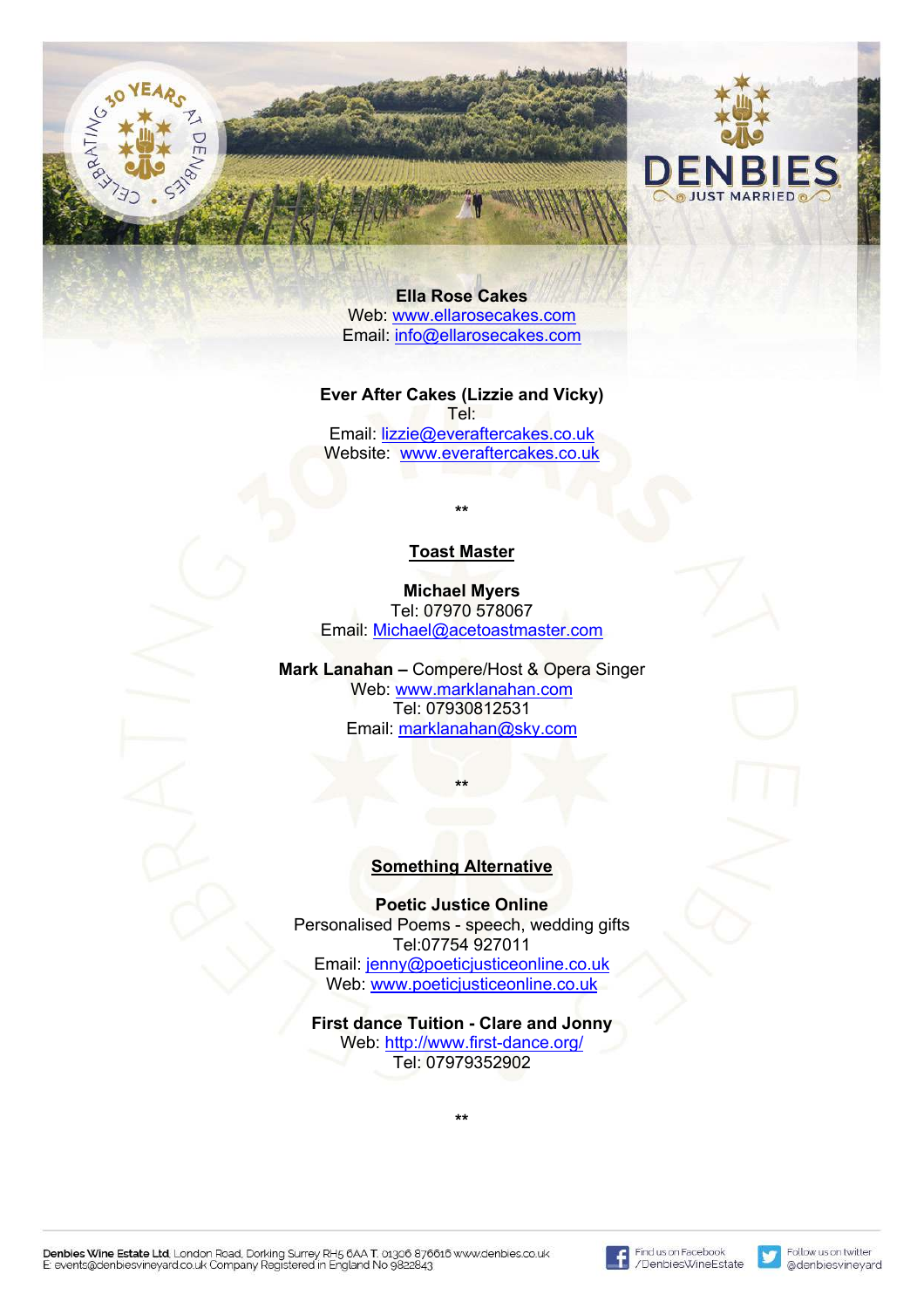# **Rings**

**Goldfinger** Web: www.goldfinger-rings.com Tel: 01403 733638 Email: info@goldfinger-rings.com

**Decadent Diamonds Ltd** Matthew Bradshaw Web: www.decadentdiamonds.co.uk 07511043406

## **Honeymoons**

**\*\***

**Dorking Travel – Alistair** Email: alistair@dorkingtravel.co.uk

#### **Videography**

\*\*

**W4 Wedding Films** Tel: 07913898964 Email: contact@w4weddingfilms.com

#### **Dreams Fair Cinematic Films**

Tel: 07734 600 656 - 07540832704 Email: contactdreamsfairfilms@gmail.com Web: www.dreamsfairfilms.co.uk

# **Seers Ford Productions**

Tel: 07490148047 Web: www.searsfordproductions.com



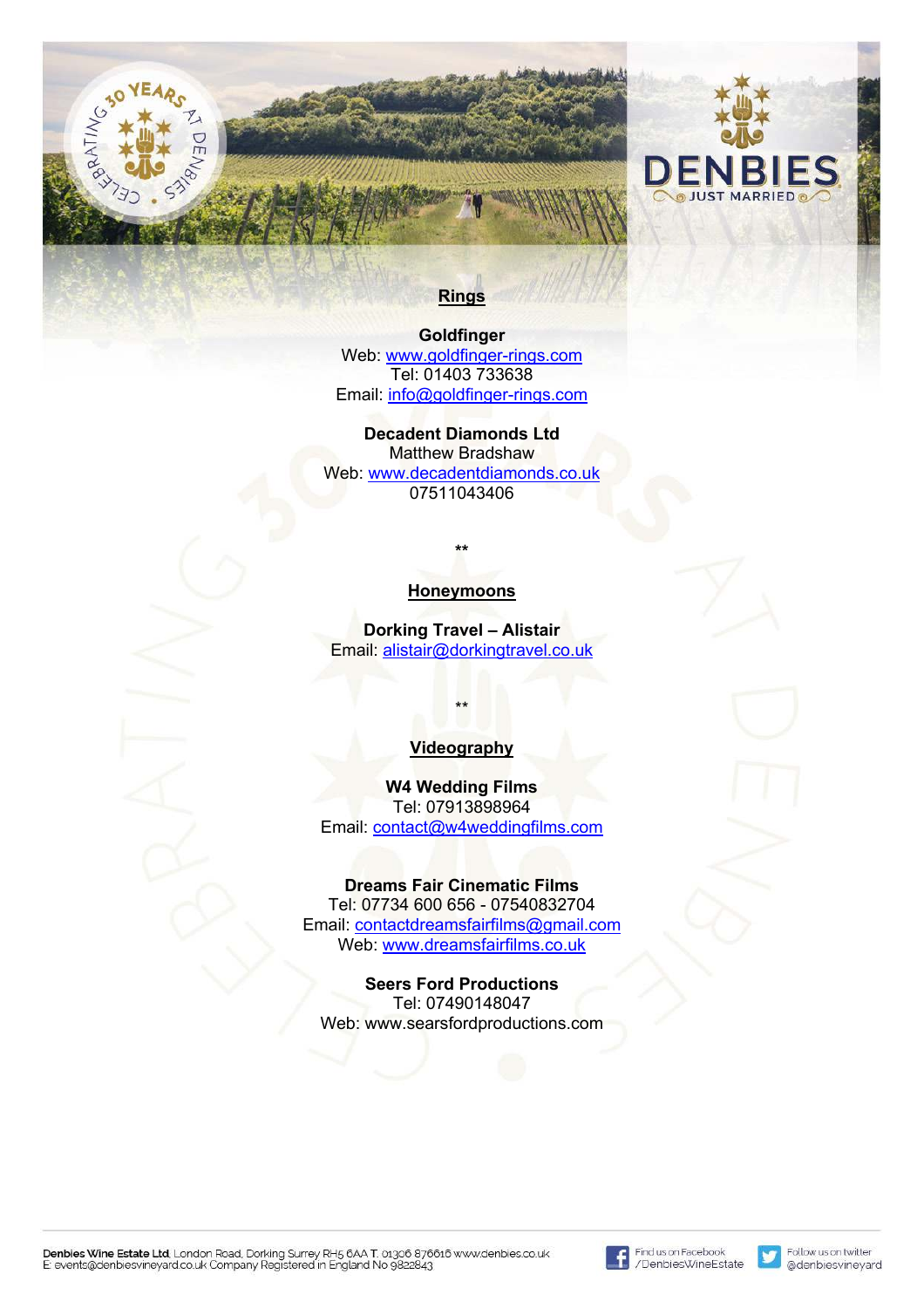



#### **Magicians**

**Liam Ball** Associate of the Inner Magic Circle with Silver Star White Knuckle Magic 07949 274378

#### **Celebrants**

**\*\***

**Jenny Knight** Tel:0751 299 3143 Web: jenny@knightceremonies.co.uk

> **Helen Noble** Tel: 07787530720 Email: hanoble@icloud.com

**Joyful Celebrations** Tel: 07771966495/07880543467

**\*\***

#### **MISCELLANEOUS**

**Little Tents – Children's zone** Web: www.thelittletents.com Tel: 07949 136255/ 07801 254112 Email: hello@thelittletents.com

#### **L C Events – Events Management**

www.lceventmanagement.co.uk T: + 44 (0) 7841 121387 E: lara@lceventmanagement.co.uk